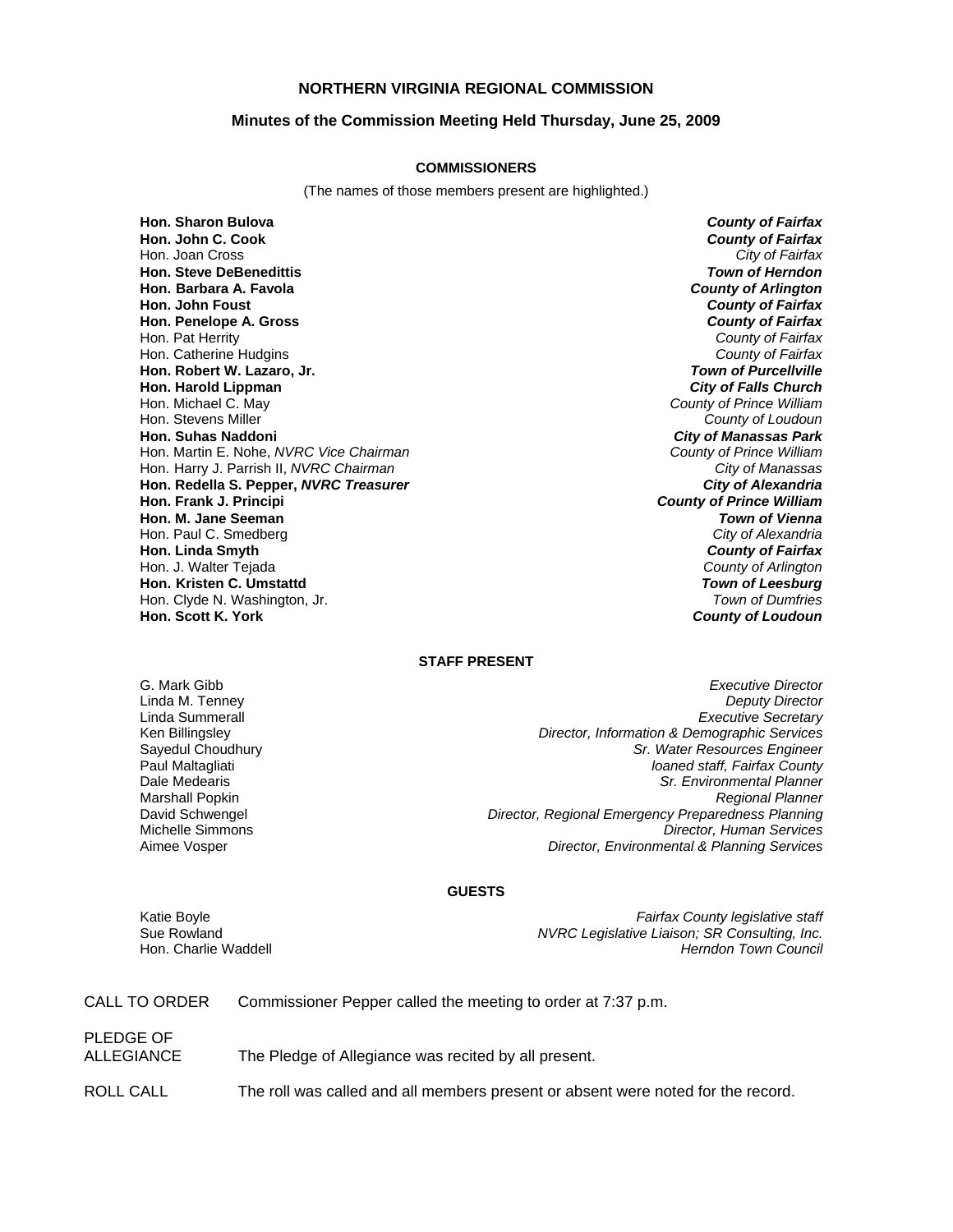Summary Minutes of the Commission June 25, 2009 Page 2 APPROVAL OF MINUTES Commissioner York moved approval of the minutes of the May 28, 2009, meeting of the Commission. The motion was seconded and carried, with Commissioner Naddoni abstaining. CONSENT AGENDA Commissioner Gross moved approval of the Consent Agenda, consisting of the items outlined below. The motion was seconded and unanimously carried. A. Financial Reports for May 2009 B. Resolution No. P09-27: Authorization to Engage Garforth International as Consultant to Complete the Community Energy Plan for Loudoun County EXECUTIVE DIRECTOR'S REPORT • Rep. Wolf has requested to speak to the Commission next month to update local elected officials on various programs and issues. • Delegate Athey, scheduled to speak about the Joint Subcommittee Studying Development and Land Use Tools, has asked to address the Commission in the fall. Mr. Gibb distributed a copy of his report. He asked Ms. Rowland, NVRC's Legislative Liaison, to discuss the work of the Joint Subcommittee to date. The subcommittee released draft legislation two weeks ago. Del. Athey, subcommittee co-chair, is asking for input from elected officials, the building industry, and others. The Northern Virginia Legislative Liaisons have provided input, as have VML and VACo. Perhaps the most controversial issue being looked at is proffers vs. impact fees. Ms. Rowland added the Delegate recognizes that Northern Virginia is different from many other parts of the state when it comes to development, noting that he is impressed with the plans for redevelopment of Tyson's Corner. Del. Athey will ask to extend the study for an additional year, although some legislation will be introduced during the 2010 session. The subcommittee includes Herring, Lucas, Orrock, Oder, Paula Miller, Toscano and Vogel as well as Secretaries Gottchalk and Homer. In response to Commissioner Smyth's inquiry, Ms. Rowland said the subcommittee was formed primarily due to the lack of transportation funding, and the state believes it is necessary to rationally plan for growth throughout the Commonwealth. Del. Athey is open to a variety of financing tools. Mr. Waddell stated that if the state is going to enact these financing tools, there should be a study by locality of the cost to local governments, with input from the schools, VDOT, and local departments of public works, and that the study be updated on a periodic basis. Commissioner Favola commented how different this proposed system is from the current proffer system, saying that proffers provide jurisdictions with a very wide latitude and this proposal eliminates that latitude; impact fees are proscriptive. Commissioner Smyth

Ms. Rowland read and distributed the list of the subcommittee's principles.

and affordable housing addressed.

pointed out there is no means to provide for parks and recreation, nor are the environment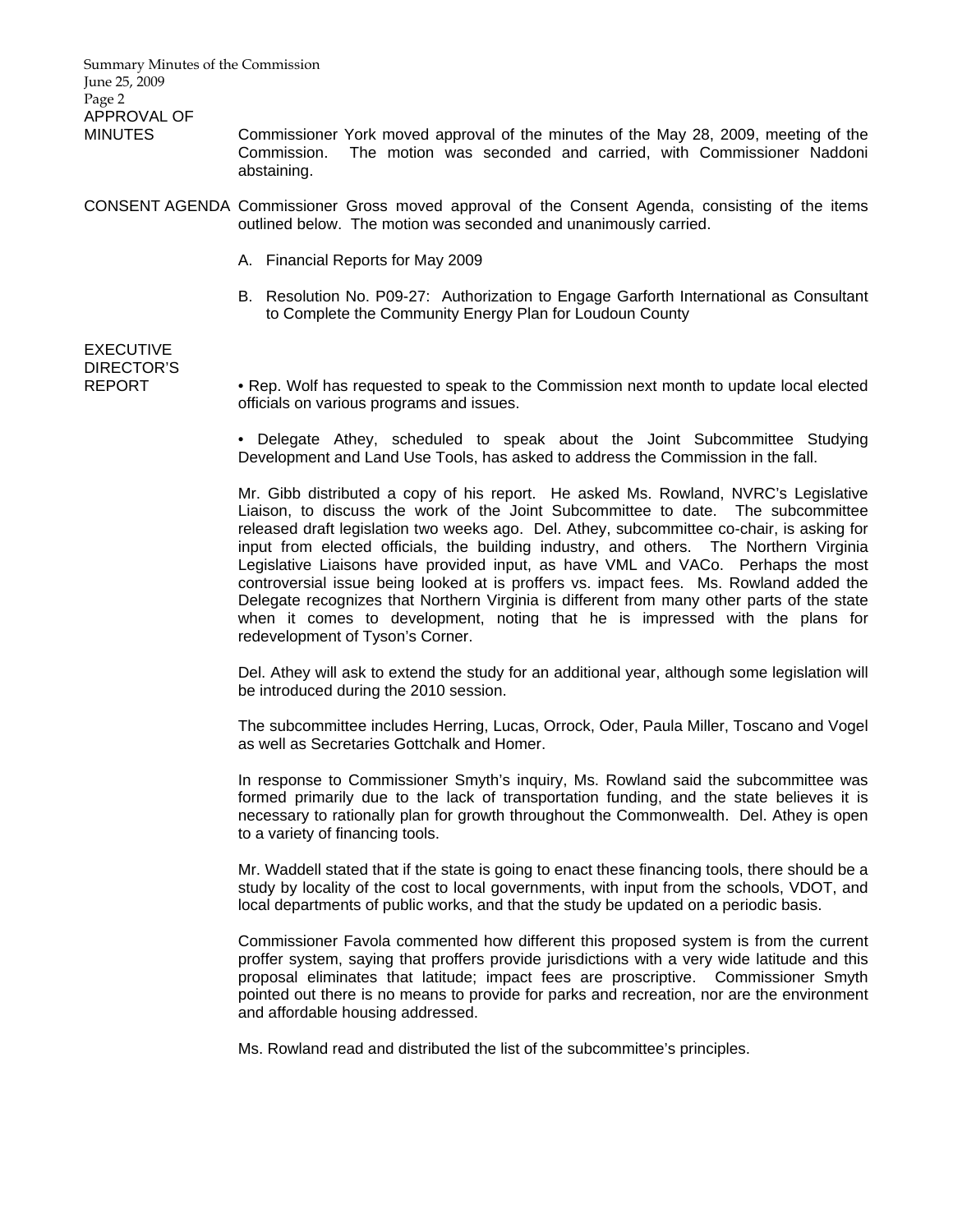• Mr. Gibb introduced Sayedul Choudhury, NVRC's new Senior Water Resources Engineer, who will manage the Four Mile Run Program. Dr. Choudhury has 15 years of experience in watershed management, water resources and environmental engineering. He earned his PH.D. in civil engineering from the University of Virginia. Dr. Choudhury has extensive experience in the private sector and has also spent the past five years as a research and adjunct professor at George Mason University.

• Other items in the distributed report included:

⎪ federal bills on land conservation and parkland expansion

⎪ Inova Health System's June 15 opening of its Arlington AIDS clinic

⎪ NVRC staff is assisting in the production of a Northern Virginia Emergency preparation video that can be tailored to include a message from the jurisdictions' chief elected officer or administrative officer

- ⎪ Senator Ticer met with the Northern Virginia Waste Management Board regarding her initiative to create a statewide solid waste management plan and reinstate staffing for DEQ's solid waste management program
- ⎪ NVRC staff held a community energy plan workshop for Arlington County on June 23, with support and financial assistance from the Virginia Dept. of Mines, Minerals and Energy

## FY 2010 BUDGET &

WORK PROGRAM Commissioner Pepper reported that the Operations Committee reviewed and approved the budget, adding that NVRC's budget and work program takes the same conservative approach as the member governments have taken.

> Mr. Gibb pointed out his written budget letter that staff distributed. The budget is conservative, containing no merit increases or general adjustments for staff. Staff will continue exploring regional service delivery.

> Commissioner Favola stated it would be helpful to have a speaker on regional efficiencies this fall when local governments are preparing their FY 2011 budgets.

> Commissioner Gross identified Community Service Board (CSB) functions as an area where costs are high and cost savings could be netted from a regional approach.

> Examples of multi-jurisdictional collaboration mentioned during the discussion included work by the Northern Virginia fire chiefs; partnerships between Alexandria and Arlington, and Fairfax and Falls Church; regional projects by the CSBs; and local governing board/ school board efforts. Commissioner Lippman wondered whether it would be practical to share information by posting it on the website.

> Commissioner Gross moved adoption of Resolution No. P09-28. The motion was seconded and unanimously carried.

# ELECTION OF

OFFICERS Commissioner Umstattd, Chairman of the Nominating Committee, reported that the committee unanimously recommends the following slate of officers:

> Harry J. Parrish II Chairman Martin E. Nohe Vice Chairman Redella S. "Del" Pepper Treasurer

Commissioner Pepper called for nominations from the floor; hearing none, the officers were elected by acclamation.